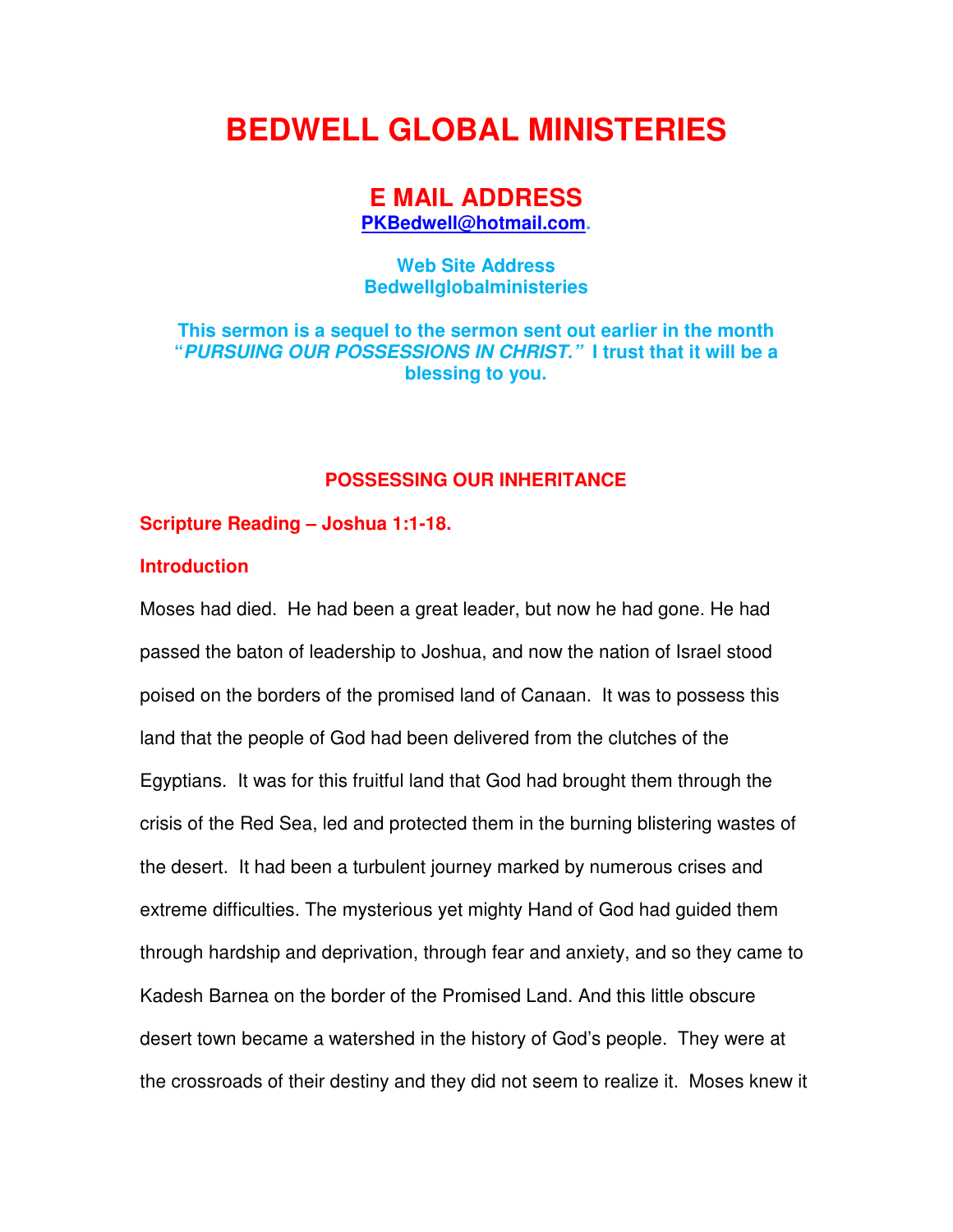and so did Joshua. It was a difficult land with intimidating obstacles. There was a sense of the foreboding that haunted them. Twelve spies were sent out by Moses to investigate the land. Two came back with a vibrant and positive report full of faith and high expectations. The remaining ten spies however, returned with a negative report full of doubt and despair. They focused on the obstacles. They saw the many giants in the land and the well fortified cities and the entrenched armies. The majority of the nation became obsessed with the enormity of the task and the seeming impossibilities of the obstacles that lay before them. Their faith broke down, and they became so problem conscious that they lost their God consciousness. They allowed the power and size of the difficulties to overshadow the power and Almightiness of God. And so doubt laid hold of their hearts and they refused to possess the land that God had promised them. For forty years they wandered in the wasted barrenness of the wilderness of the border country, when all the time just across the river Jordan was the land of God's promise. It was a land with untapped potential waiting to be exploited. But forty years had come and gone. All but Joshua and Caleb of that generation had died and been buried in the wilderness. Their bodies buried in barrenness when they could have inherited the fruitfulness of the land God promised them. Moses had passed on and new generation had emerged, and God laid his Hand on a new leader Joshua. His name significantly means, "Jehovah is Salvation." By Divine appointment he was to be God's instrument of bringing the nation into the land, and so fulfill God's will and purposes for His people. The nation is now ready to obey God's command. In the verses we read together, God is giving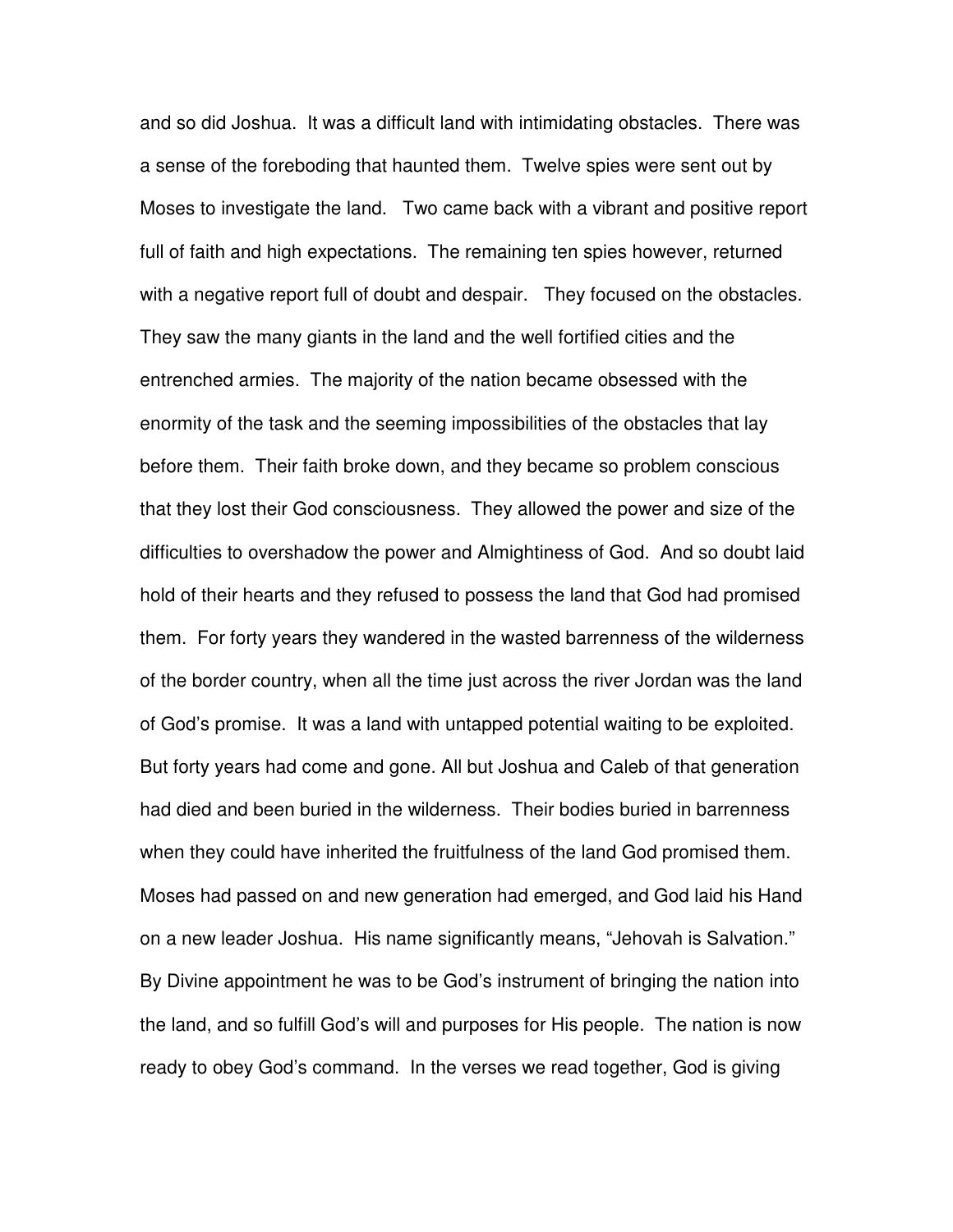His instructions to Joshua concerning the nation's entry into Canaan. They were about to embark on a journey of eternal significance. The land that lay ahead of them promised a fruitful future because it was their rich inheritance. God's command to them was to march forward and to press on to take the land.. They had lingered too long on the threshold of their inheritance and now it was time to lay hold of it. The wilderness was not the place of God's choosing for them. They were not meant to be children of the desert. God had greater purposes for them than the arid wastes of the wilderness. This was the second time in forty years a nation had gathered to make their journey into the land that God had promised them. The first time they had doubted and disobeyed God. But the new generation was prepared to move into Canaan. This was God's inheritance for them.

In this passage of scripture there are some important factors that God emphasized to the nation that were necessary for their journey and life style and progress as a nation. These factors also have something to say to us on our journey with God. Note firstly,

### **1. THE OBJECTIVE THAT WAS DESIGNED BY GOD FOR THE NATION.**

**Joshua 1:2-3. The Lord said to Joshua, "…you and all these people get ready to cross the river Jordan into the land I am about to give to them……I will give you every place where you set your feet as I promised Moses." There was tremendous power in this promise, because it was God who made it. Oswald Sanders maintained that the "land of Canaan became theirs legally the moment God uttered the promise. It became theirs**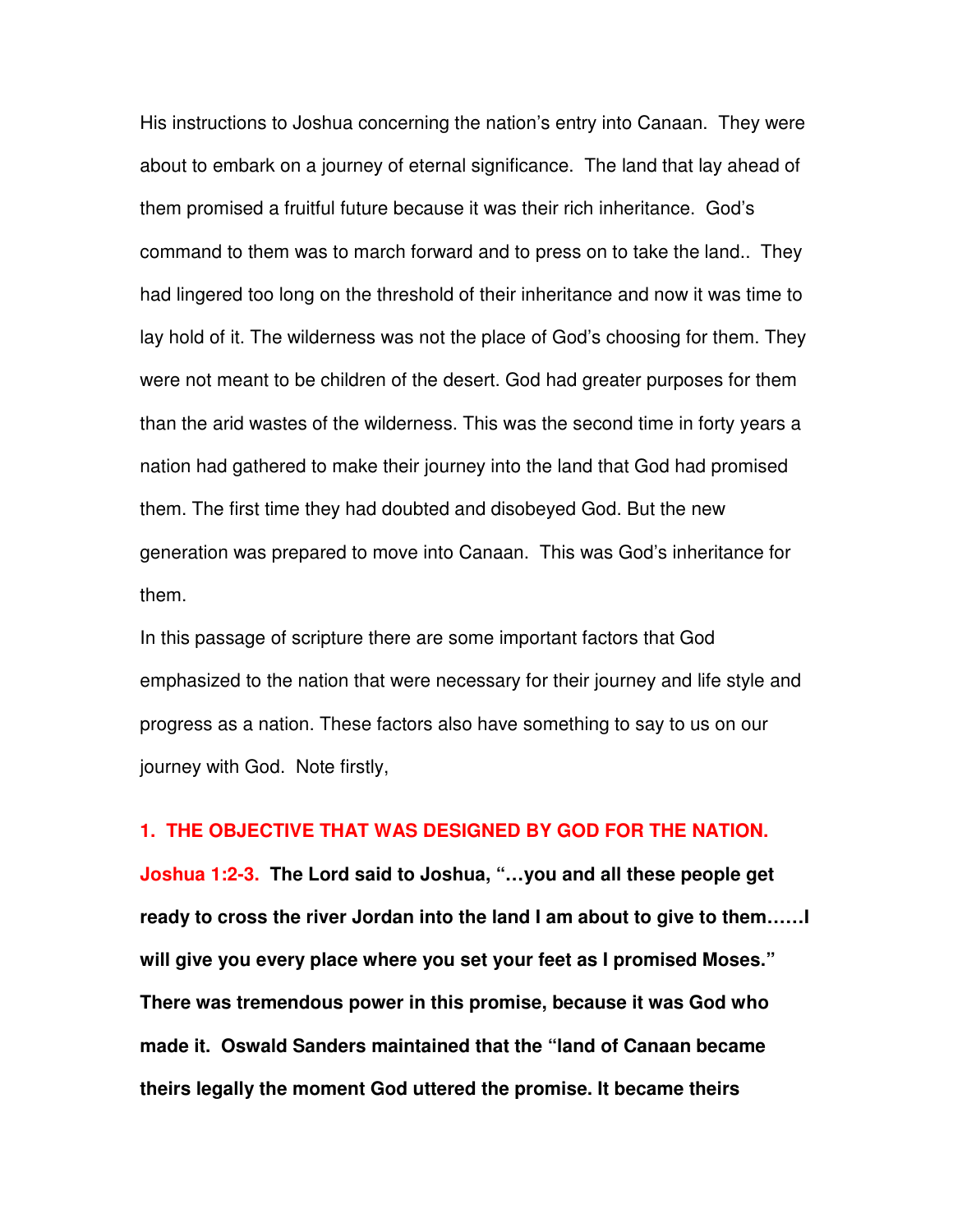**experimentally only when they walked around it and actually took possession of it." This was the objective designed by God for His people. Let me remind you that God has a rich inheritance for us in Christ. The land of Canaan is a type of the life of holiness, but we must step forward in faith if we are to possess it. Two important facts are made clear in these words of instruction and promise.** There was,

**a. Clarity of Purpose. Joshua 1:2. God said to Joshua, "…get ready to cross the river Jordan into the land I am about to give them."** Clarity and singularity of purpose was absolutely essential to the fulfilling of God's will. It was fundamental to their achieving what God had designed for them. And so the purpose was clearly stated. One has written that "when you are up to your neck in alligators, it's difficult to keep your mind on the fact that primary object is to drain the swamp." Our purposes in life must be clarified because lesser objectives can distract us from the main purpose that God has for us. God had clarified what He required of His people and they made it a priority. That priority would ensure the fulfillment of God's objective for the nation. It is true what Billy Sunday wrote, "More men fail through lack of purpose than lack of talent." A Scotsman demonstrated the new game of golf to President Ulysses Grant. Carefully placing the ball on the tee, he took a mighty swing. The club hit the turf and scattered dirt all over the President's beard and surrounding vicinity, while the ball placidly waited on the tee. Again the Scotsman swung, and again he missed. Our President waited patiently through six tries and then quietly stated, "There seems to be a fair amount of exercise in the game, but I fail to see the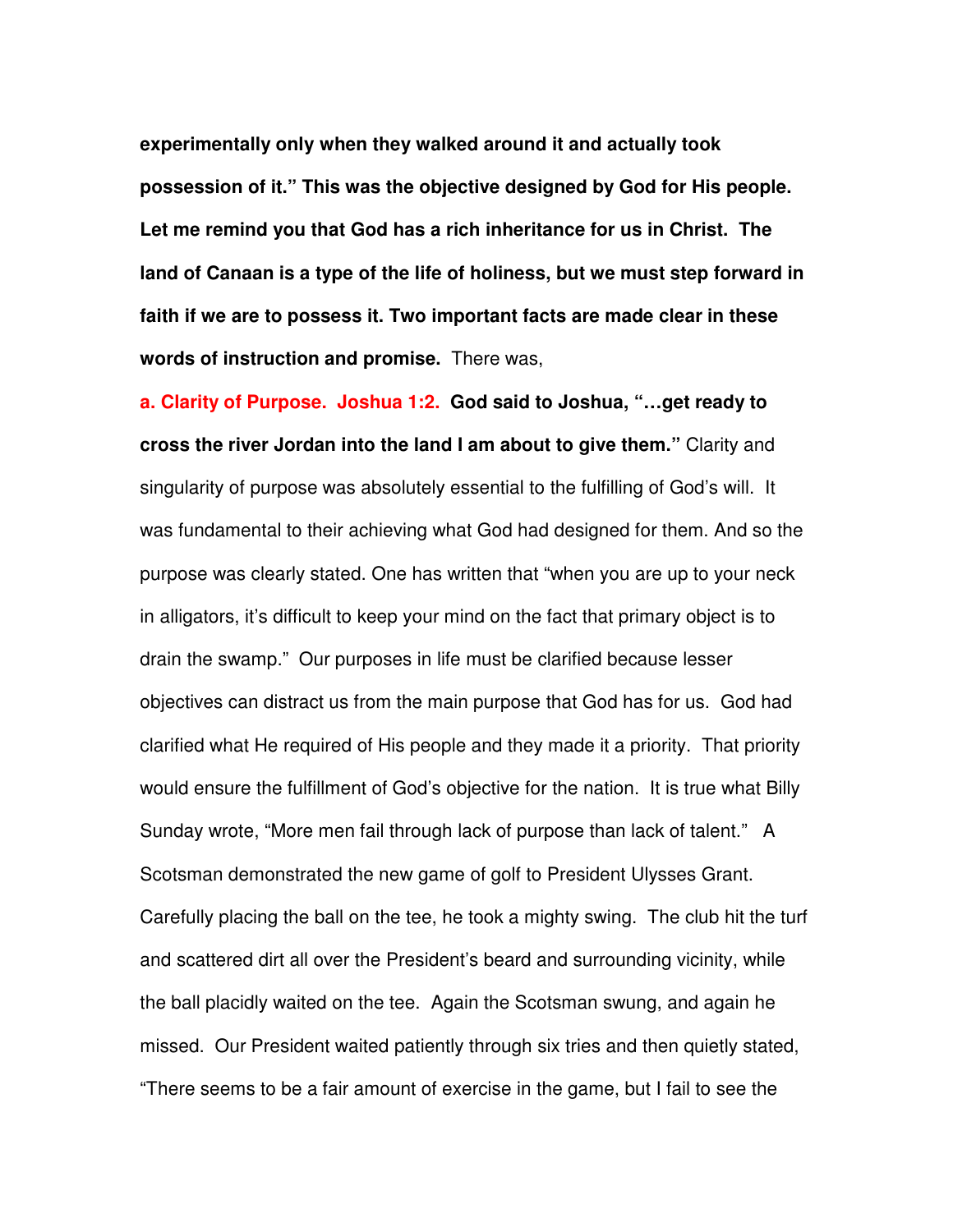purpose of the ball. Because the Scotsman failed to hit the ball, he failed to clarify the purpose for which it was made, thus confusing the President. So often we flail away at the irrelevancies in life and miss the God's purpose for us. The children of Israel having discovered what God's purpose was for them, moved towards fulfilling that purpose. God's people knew where they going and they moved forward with confidence. They had settled on what God's purpose was for them and focused on it. It was only as they clung to that objective that they would possess the land. It is a Biblical truth that spiritual growth and establishment in holy living will only take place in our lives when make it our prime objective. The second fact of importance in these words of promise was the need for,

**b. Consistency in their Progress. Joshua 1:3. God said "I will give you every place where you set your foot as I promised."** That opens the door to unlimited possibilities of fruitfulness. God expected that His people would tap the full potential that the land had for them. He wanted them to exploit all if its promise and draw on all of its potential. The land lay before them unlimited in its scope. The challenge was great and was theirs for the taking. The basis and motivation for that action was God's promise to them, for He had made clear that every place where they would set their feet would be theirs. However, they would have to move forward to take and possess the land but It would not be handed to them on a plate. This would mean purposeful progress and determined advancement into the land regardless of the difficulties. They stood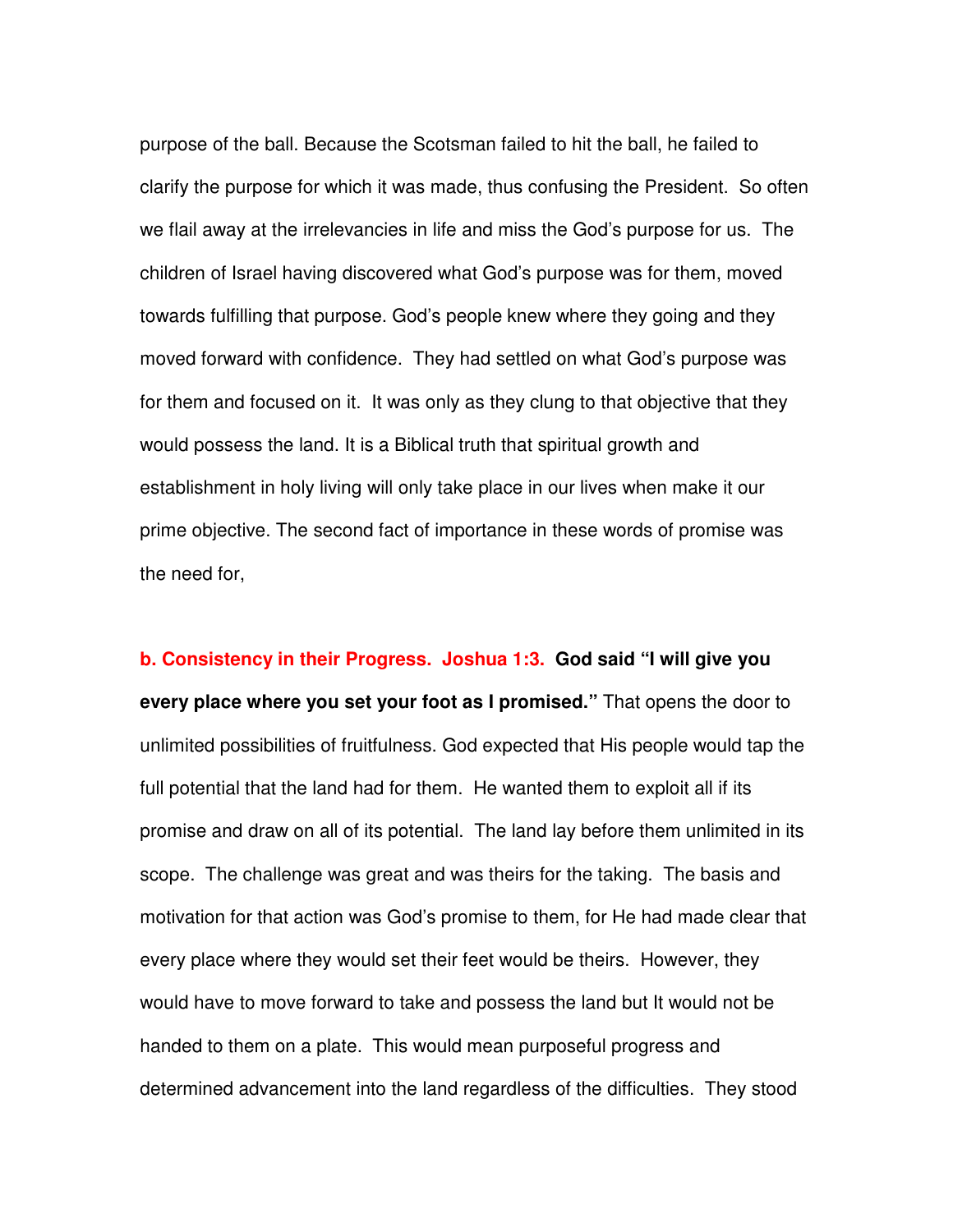on the banks of the River Jordan ready to go. There they encountered the first obstacle to their progress, which was a river in flood. This was the first test of their faith, but they took this step in God's will, and God opened up the way through the flooded waters and the people walked through on the dry land. Joshua 3:17. There was nothing in the way of the nation to stop their progress in the land, because this was God's objective for them. It was He who designed it. It was His will for them. God's objectives or purposes, no matter how impossible they may appear to be on the human level, are always accompanied by the promise of His presence and power. This is the same God who said to His chosen leader Moses, "I am the one who makes things happen." I will be with you. He dispels the darkness from the light and dries away the difficulty from the pathways. "He knows the way through the wilderness all they had to do is follow." Following Him would keep their eyes fixed on the objective that was designed by God for them. But we also discover,

### **2. THE DIRECTIVES THAT WERE DISIGNATED BY GOD FOR THE NATION Joshua 1:7-9.**

The words of God are important at this point on their journey. **"Be strong and very courageous. Be careful to obey all the law my servant Moses gave you; do not turn from it to the right or to the left, that you may be successful. Do not let this Book of the Law depart from your mouth; meditate on it day and night, so that you may be careful to do everything in it. Then you will be prosperous and successful. Have I not commanded you? Be strong and very courageous. Do not be discouraged, for the**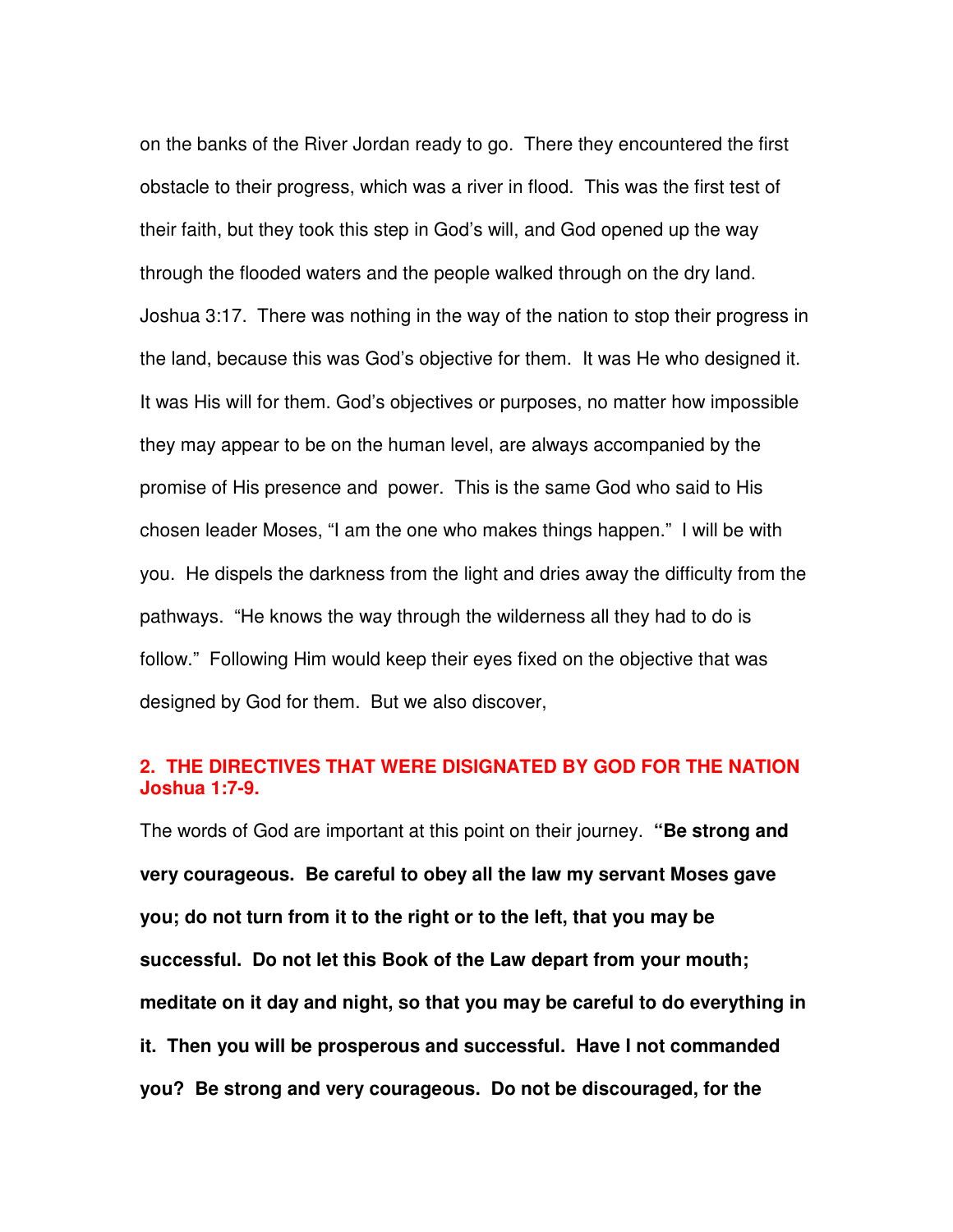**Lord will be with you wherever you go." The directives that were designated by God are found in,** 

**a. The Divine Exhortation. Joshua 1:9. Be strong and very courageous; do not be discouraged. Be strong and courageous."** Four times in these fifteen verses is the exhortation given. "Be strong. Be courageous." There was reason for this. The land they were to take was an unknown land. The task ahead was daunting one. It was filled with danger and death. It was not task for the timid. There were giants in the land that made the average man seem like a Grasshoppers it was said. The cities were well fortified. The powerful tribes were entrenched in a country that belonged to them. This land was their home. The enemies facing God's people were formidable. They would certainly fight to the death for that which belonged to them. And so the exhortation to be courageous and strong was exceedingly relevant. Courage is the operative word here. Someone once said that Noah was a courageous man to sail in a wooden boat with two termites on board. Winston Churchill said that courage is the first of human qualities, because it is the quality which guarantees all others. And Charles Swindoll tells us that "courage is not limited to the battlefield or the Indianapolis 500 or bravely catching a thief in your house. The real tests of courage are much deeper and greater. They are inner tests, like remaining faithful when nobody's looking, like enduring pain when the room is empty, like standing alone when you're misunderstood." The nation faced difficulties that would test their faith and courage in their quest to possess the land. The Lord urges them to be strong and courageous. He would not be strong for them, nor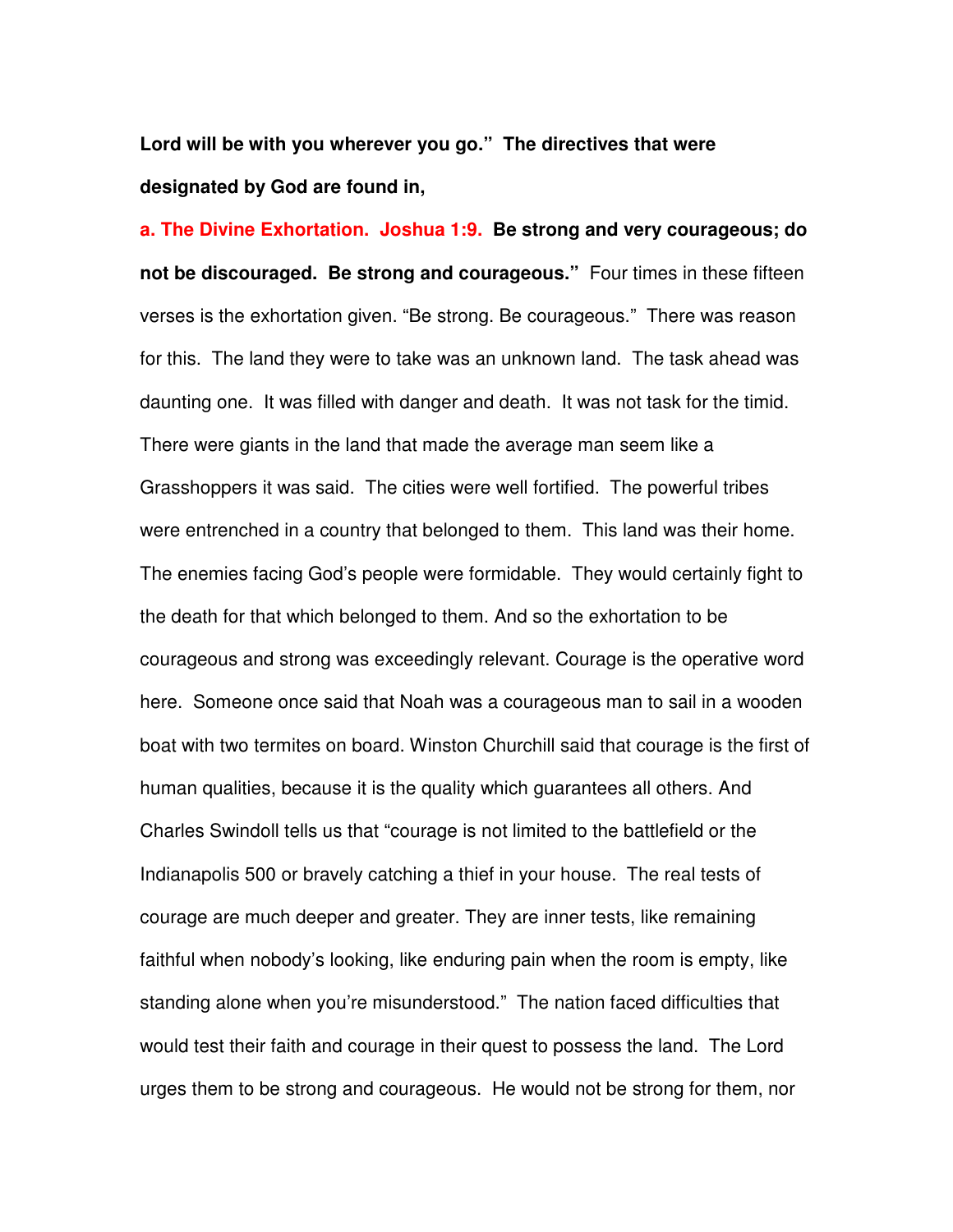would He be courageous for them. He would, however, reinforce and under gird and infuse their strength with the mighty power of His presence and the comforting word of His promise. With God on their side, and so the giants in the land would be reduced to grasshopper size.

This was the basis of David's courage as he faced giant Goliath. The nation thought he was too big to defeat, but David thought he was too big to miss. His confidence was in God and he slew the giant. When the courage of Joshua and the nation was linked together with the presence of God, they were invincible. The giants would be defeated. I wish I could promise you that there will be no giants in your lives. I wish I could pledge to you that your life will be plain sailing. I would however, be less than honest if I did that, for we are living in a dangerously evil world which is antagonistic to God. One thing is certain if you commit yourselves to the will of God, and move forward to courageously accomplish His purpose for your lives, He will empower you with the strength of His presence. Be strong and be courageous is what God is saying this morning. This is the Divine exhortation. Tied together with this is,

**b. The Divine Expectation. Joshua 1:7-9. God gave careful instructions to His people in verses 7-9. Be careful to obey all the Law my servant Moses gave you: do not turn from it to the right or to the left. Do not let the Book of the Law depart from your mouth, meditate on it day and night, so that you might be careful to do everything in it."** There are two interesting instructions given here. First they involved

**i. The Priority of Obedience to the Will of God. Joshua 1:7. "Be careful to**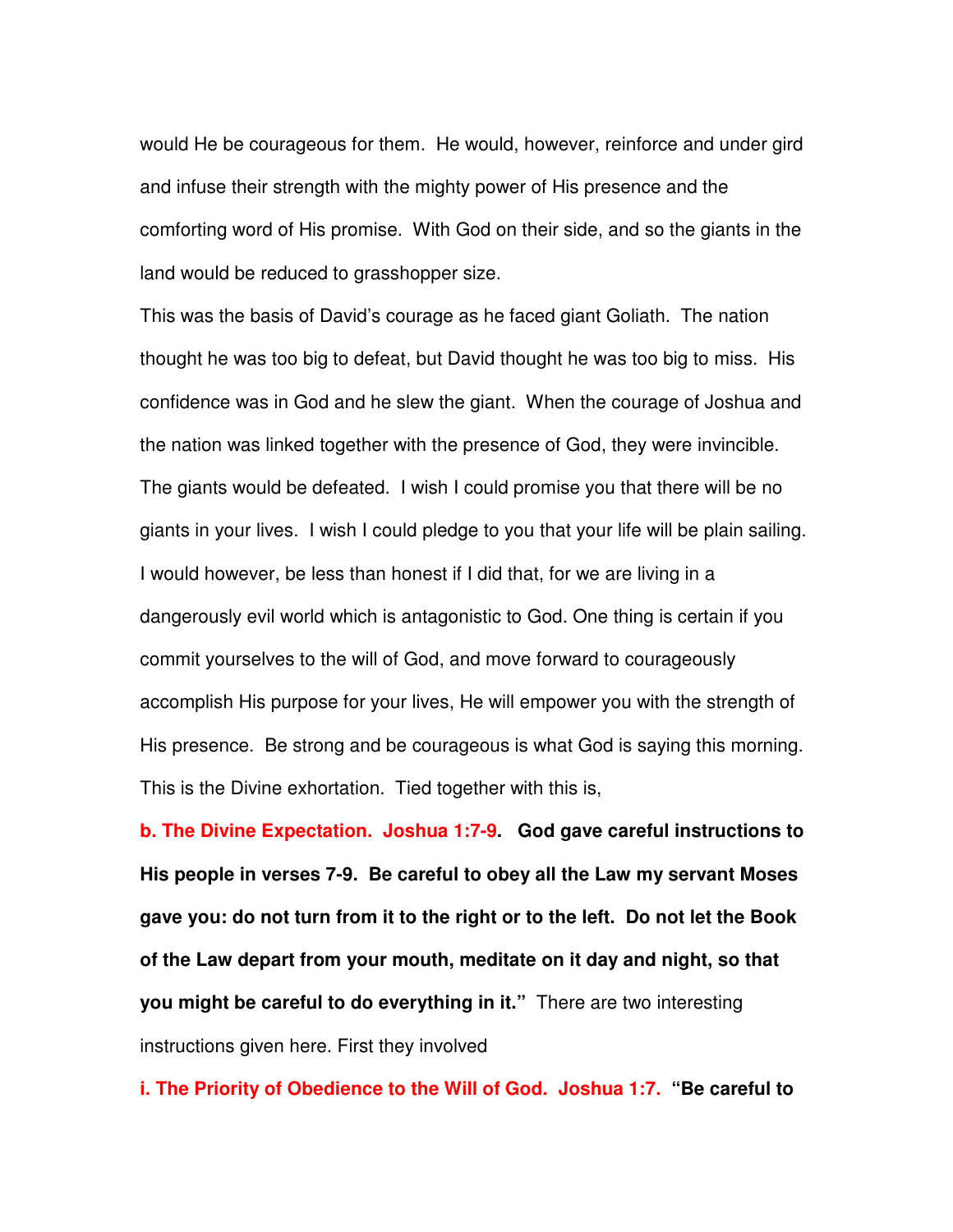**obey all the Law.** Obedience was the key to accomplishing the purposes that God had designed for His people. It was vital to doing God's will. Obedience to everything that God told them, was the guarantee that the Israelites would possess the land. **Obedience!! Not sacrifice!! Not action!! Not courage!! Not strength!! - not even the great army that Joshua led.** But obedience to the word and will of God. These other things may have a part to play, but without obedience they are futile. The prophet Samuel made this clear to a disobedient King Saul when he declared that "To obey is better than sacrifice." Tozer rightly tells us that "the final test of love is obedience, not sweet emotions, not willingness to sacrifice, not zeal, but obedience to the commandments of Christ." God said to Joshua, "be careful to obey all the law my servant Moses gave you." This is the priority of obedience to the will of God. Note it also involves

**ii The Supremacy of the Word of God in the life of the nation. Joshua 1:7-8.**  God makes this clear. "Be careful to obey all the law," and again, "Do not let this Book of the Law depart from your mouth, meditate on it day and night, so that you maybe careful to do everything in it." Note the words "obey ALL the Law." There was not to be a selective reading of it or a selective obedience to the Law. There was to be no accommodating the Law to human thinking or human feeling. They were not to manipulate it, in order that people would not be offended. They were to obey ALL the Law. The Law was the written authority. One has written that the Word of God was supreme in the life of the nation. It was set above Joshua. All his decisions and actions were to be regulated by it. He was subservient to it's' authority (Pink p.38). It was to be the source of his leadership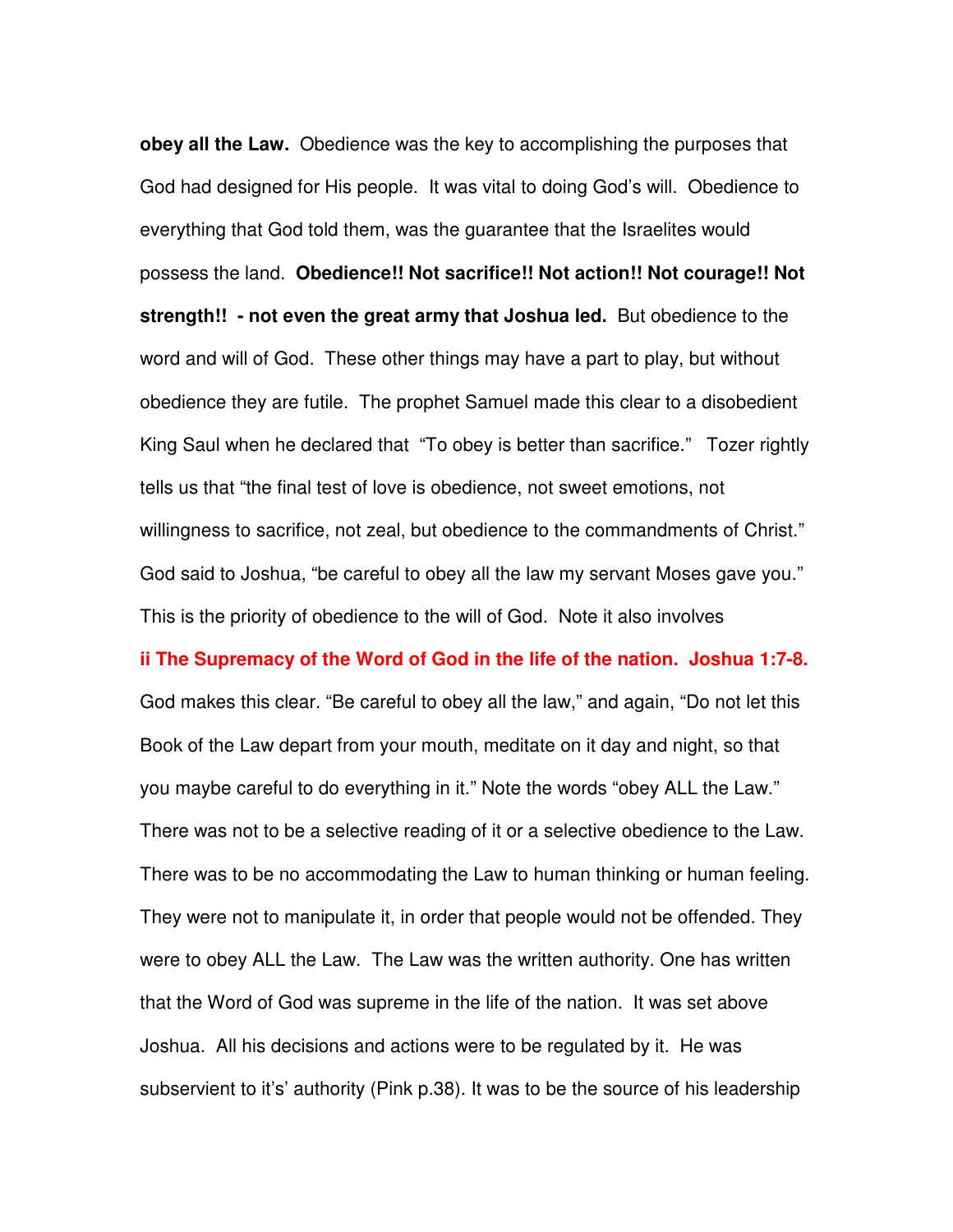and the foundation upon which the nation would build its life. It became the moral foundation and spiritual strength of God's people. They were to meditate on it day and night so they may careful to do everything in it. Then you will be prosperous and successful.

This has a relevant message for all of us. Through God's Word, the Spirit of God dwells in fullness in our lives and occupies our heart and mind. To fulfill God' s purposes for our lives we are to be indwelt by the person of the Son of God, and filled with the presence of the Spirit of God, and strengthened, fortified and guided by the Word of God. The Word of God must be our focus. God said to His people "do not turn from the right to the left." To be filled with the Word of God is to know life and power. And God says meditate on it, day and night." Joshua 1:8. The Word of God is life. Jesus said the "Words I speak to you, they are Spirit and they are life." The instruction of Joshua is clear. Commitment to it and knowledge of it must be such that careful attention must be given to do everything in it. The Word of God has been given to us and if we are to walk with God and live in true holiness, then we must be fed, nurtured, nourished and guided by it. These are the directives which were designated by God for the good of the nation. Finally observe

**3. THE PERSPECTIVE THAT WAS DISTINCTIVE WAS GIVEN TO THE NATION BY GOD. Joshua 1:3, 5, 13, 17. This distinctive perspective was summed up in three concise statements.**

**a. Look Back. Joshua 1:3, 5, 13, 17.** Why look back? The reason is clear.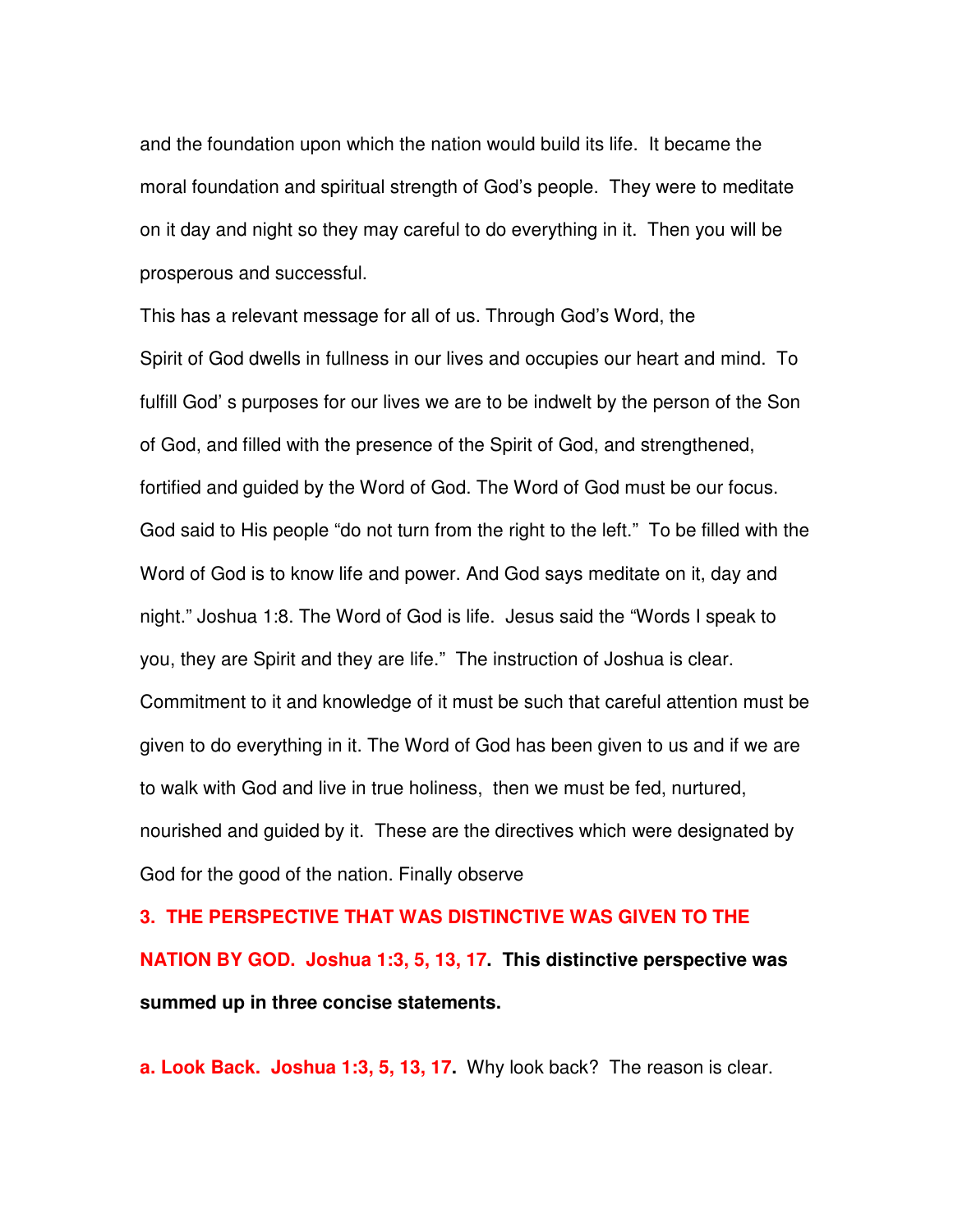They had been slaves in the past. There would be unpleasant memories in the past. Surely then it would be a futile exercise to look back. The past is the past and it can be discouraging. But it depends on what you look back to. Note what God told them to do. Look back to what God had said. His statements are worth listening to. Joshua 1:3. The words of God to Joshua come to us with force. His pledge to His people is unchanging **"Every place that the sole of your feet shall tread upon, that I have given you, AS I PROMISED MOSES.** Look back at the promise of the presence of God.

**ii. Joshua 1:5. As I was with Moses so I will be with you." Look back at the faithfulness of God to Moses.** 

**iii. Joshua 1:13. "Remember the command of Moses. The Lord your God is giving you rest and has granted you this land." Look back at God's assurance that He has given the land to you. Look back in faith is what is being said here. God has been faithful to His promises and has acted in mighty redeeming power to bring you out of slavery. Look back at all of this and move into the land with courage and faith. On the basis of God's faithfulness in the past, they could move forward with confidence into the future. Look back in faith. The second phrase is** 

**b. Look Up. Joshua 1:5. "As I was with Moses so I will be with you; I will never leave you nor forsake you." There was no doubt that the Lord had been with Moses. Here is the promise of the same presence upon Joshua and the nation. Look up and see what kind of God He is and see what He has done for you in bringing you to this point in your history. Look beyond**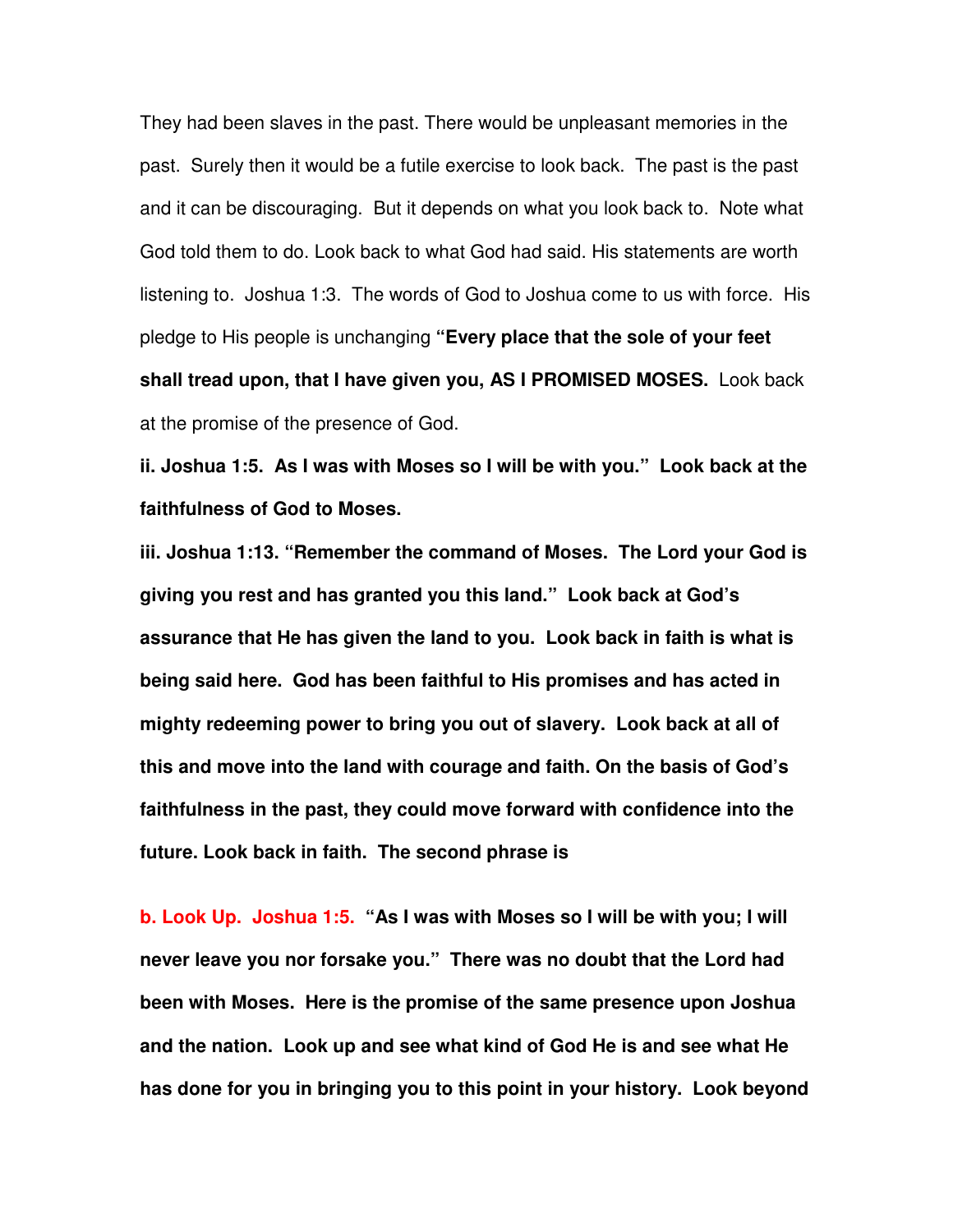**the terrifying giants in the land.** Look beyond the well fortified cities in Canaan. Look beyond the well entrenched armies facing you. Look up and get a vision of God. Get a true perspective of who He is. View all of the obstacles before you in the light of the Greatness and Almightiness of God. Look up, for the God who snapped your chains of bondage in Egypt, has not abandoned His throne. He is still the Sovereign Lord. This is the God who told them that He had already given them the land of Canaan. It was the Promised Land. Look up! for the years have not changed the God we serve. God calls us to move forward with Him. He still calls us to inherit all that there is in Christ Jesus. There is so much more in the dimensions of grace to appropriate. There is so much to cover in the land of holy living to which He has called us. He has called us holiness and it is His will that we be sanctified. This is the inheritance He has promised us. His call and His will are still reinforced by eternal promises, and He will never fail us. Let us move forward to possess the land. Look up and finally,

**c. Look forward. Joshua 1:2, 13, 18. This is vital.** The previous generation that had experienced the power and the faithfulness of God, refused to move forward in the will of God. That refusal was disastrous. The writer to the Hebrews tell us that they died in the wilderness and that there bones lay bleached on the barren wastes of the desert. Not to move forward was fatal. The story makes clear that they died on the parameters of God's promise to them. BUT NOW Joshua stood with the nation on the banks of the swollen waters of the river Jordan. The same obstacles were there, the giants were not diminished in size, they moved regard less into the land and God went ahead of